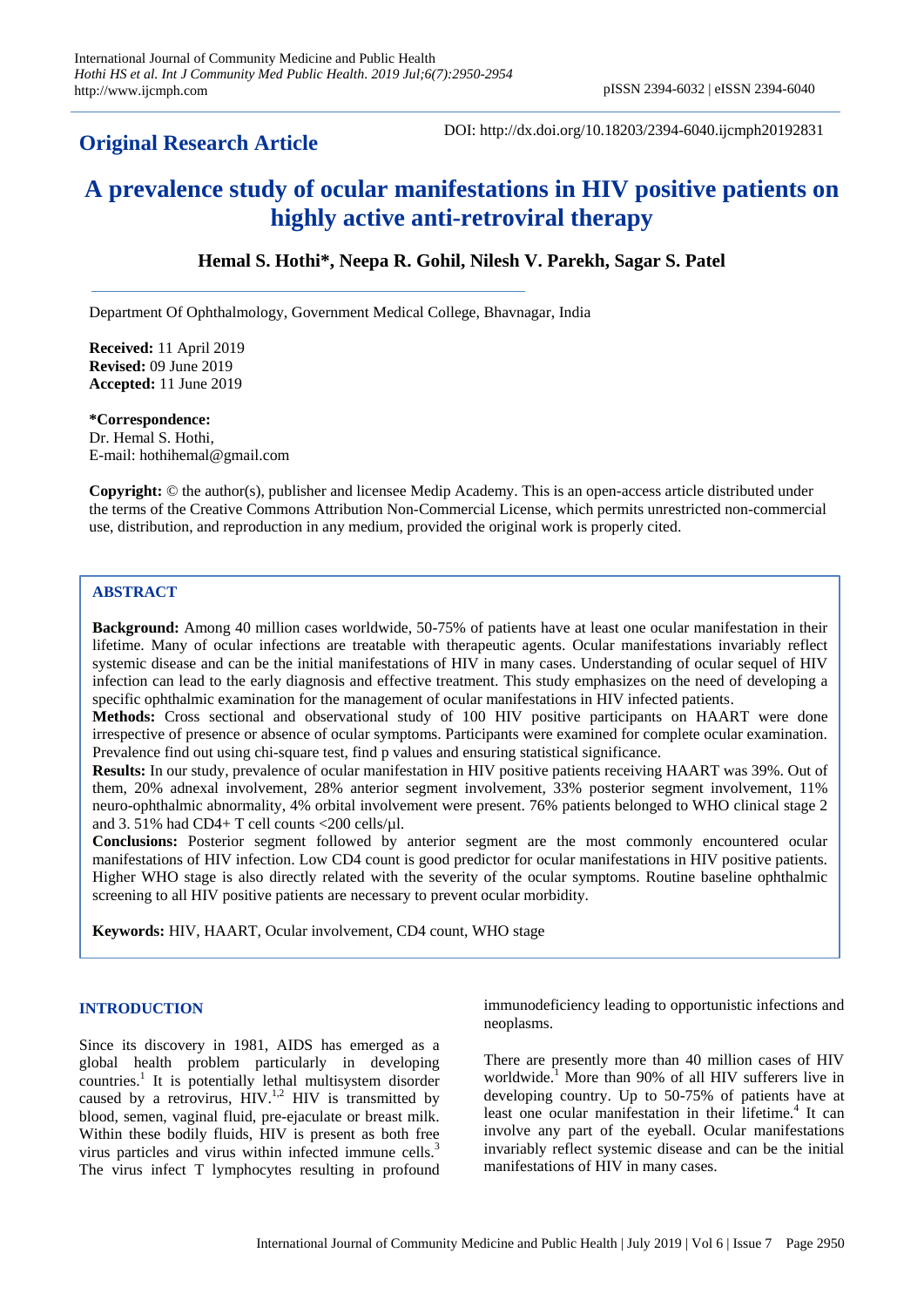The severity of ophthalmic sequel of HIV infection increases as immunocompetancy decreases, which is related to  $CD4+T$  cell count.<sup>5</sup> Ocular manifestations in HIV positive patients range from simple blepharitis to severe blinding condition like CMV retinitis. CMV retinitis is by far the most frequent cause of vision loss in patients with AIDS.<sup>6</sup> Although introduction of HAART has reduce the risk of non refractive visual morbidity and opportunistic infections in  $AIDS$ .<sup>7</sup> But the immune reconstitution inflammatory syndrome is well recognized complication of antiretroviral Therapy which may lead to the clinical deterioration of ocular infections due to rapid restoration of immunological host response.<sup>8</sup>

Therefore, an understanding of ocular sequel of HIV infection can lead to the early diagnosis of AIDS, which along with an early and effective treatment might be able to reduce the ocular and general morbidity in AIDS. This study emphasizes on the need of developing a specific ophthalmic examination for the management of ocular manifestations in the care of HIV infected patients.

#### **METHODS**

#### *Method of the collection of data*

Data was collected after approval from Institutional Review Board (IRB), Government Medical College, Bhavnagar.

#### *Study design*

It was a hospital based, cross sectional, noninvasive and observational study.

#### *Study area*

Department of Ophthalmology, Sir T. Hospital and Government Medical College, Bhavnagar.

#### *Sample size*

Total 100 HIV positive patients on HAART presenting to ART center in Sir T Hospital, Bhavnagar.

#### *Study period*

Study was carried out over a period of 6 months (December 2016- May 2017).

#### *Statistical analysis*

The data was tabulated in Microsoft excel 2010 software and analysed using graph pad instat (trail version). Data was analyzed for prevalence of ocular manifestations in HIV positive patients on HAART. Statistical tests use was chi-square test. P value was calculated and value of less than 0.01 was considered highly significant.

#### *Inclusion criteria*

- Registered HIV positive patients with or without ocular manifestations who were going to receive HAART therapy at the ART center for at least one year.
- Both male and female patients.
- Patients between the age of 10 to 70 years.
- Willing to give prior consent for evaluation.

#### *Exclusion criteria*

- Patients less than 10 years of age and more than 70 years of age.
- Patients who were going to receive HAART therapy at the ART center for less than one year or not compliant to HAART therapy.
- Patients with similar ocular manifestations secondary to immunosuppressant due to other causes were excluded.

#### *Method*

HIV positive patients on HAART were subjected to detailed history taking regarding the symptoms and duration of the disease. Detailed demographic profile of the patients including age, gender, ethnic group and duration of HIV infection diagnosed were undertaken. A careful and detailed ocular examination was carried out which includes: Best corrected visual acuity assessed by using Snellen's distant vision chart and Snellen's near vision chart. Ocular motility was tested with torch light in cardinal gazes. Detailed Diplopia Charting was also carried out in suspected case of muscle palsy. Examination of adnexae and extra ocular structures included the examination of face, orbits, eyebrows, eyelids, palpebral fissure using pen torch and slit lamp biomicroscopy. Lacrimal sac examination was done by lacrimal sac syringing. Examination of anterior segment was carried out by slit lamp biomicroscopy. Examination of posterior segment was carried out under mydriasis by ophthalmoscopy including Heine Beta 200 direct ophthalmoscope, binocular indirect ophthalmoscope with +20D lens and Haag Streit 900 slit lamp with +90D lens. Intraocular pressure was measured by non contact air pufftonometer. Ultrasonography was performed. Routine laboratory investigation like complete hemogram, serum creatinine, blood urea, blood sugar was performed. CD4+ T lymphocyte count was performed.

#### **RESULTS**

Study was carried out in 100 HIV positive patients on HAART of age between 10 to 70 years among which 60 were male and 40 were female.

Out of 100 patients, there were one or more ocular manifestations seen in 39 HIV positive patients on HAART.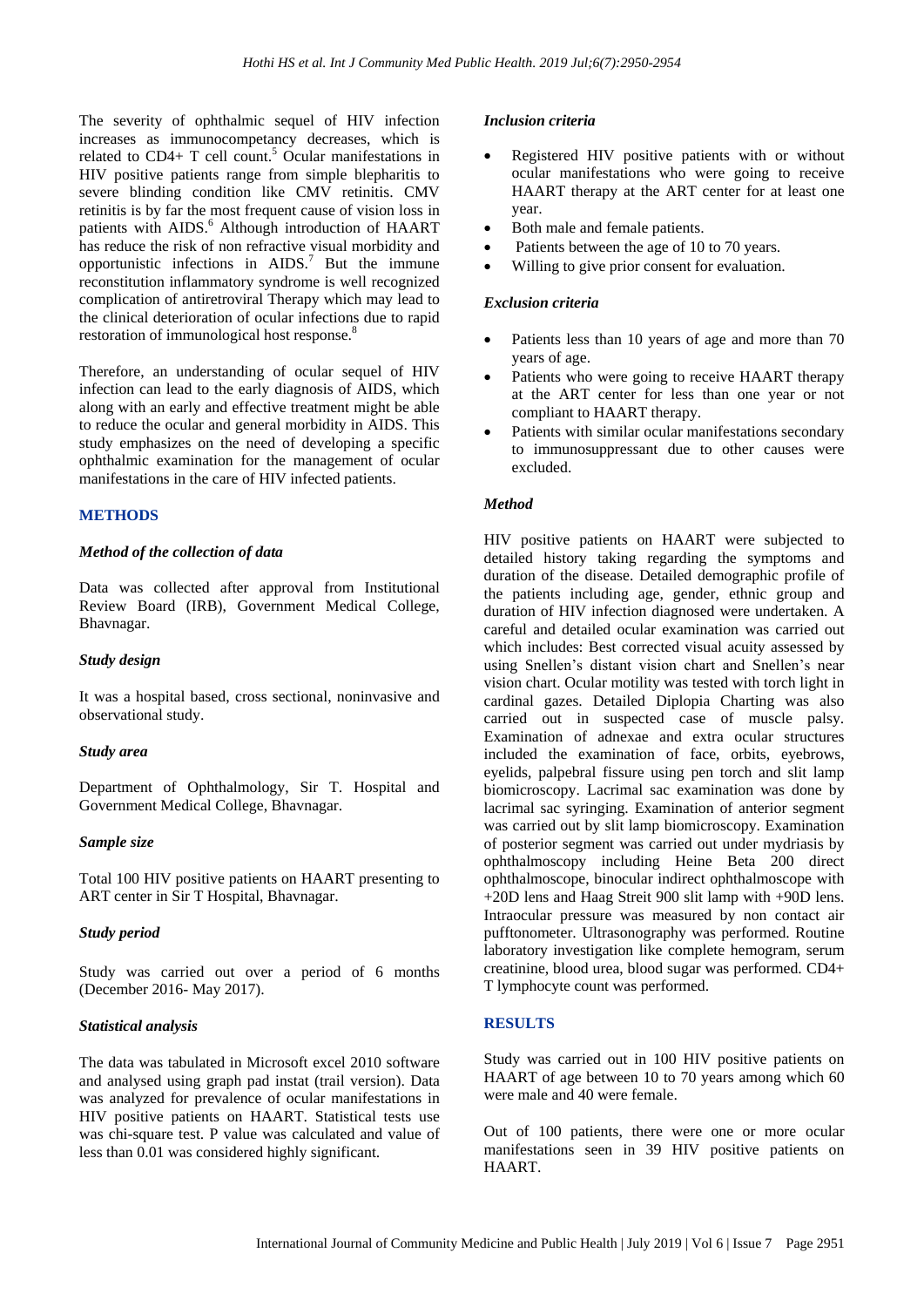## **Table 1: Ocular manifestations in HIV positive patients on HAART.**

| <b>Ocular manifestations</b> | No. of patients |
|------------------------------|-----------------|
| <b>Present</b>               | 39              |
| Absent                       |                 |
| <b>Total</b>                 |                 |



**Figure 1: Distribution of ocular involvement according to ocular segment.**







**Figure 3: Distribution according to CD4 count.**



**Figure 4: Distribution of ocular manifestations according to CD4 count.**



**Figure 5: Distribution according to WHO stage.**



#### **Figure 6: Distribution of ocular manifestations according to WHO stage.**

In our study, 39 HIV positive patients on HAART had ocular involvement among them 4% had orbital involvement, 20% had adnexal involvement, 28% had anterior segment involvement, 33% had posterior segment involvement and 11% had neuro-ophthalmic involvement and 4% had ocular motility restriction. Some patients have more than one ocular manifestation.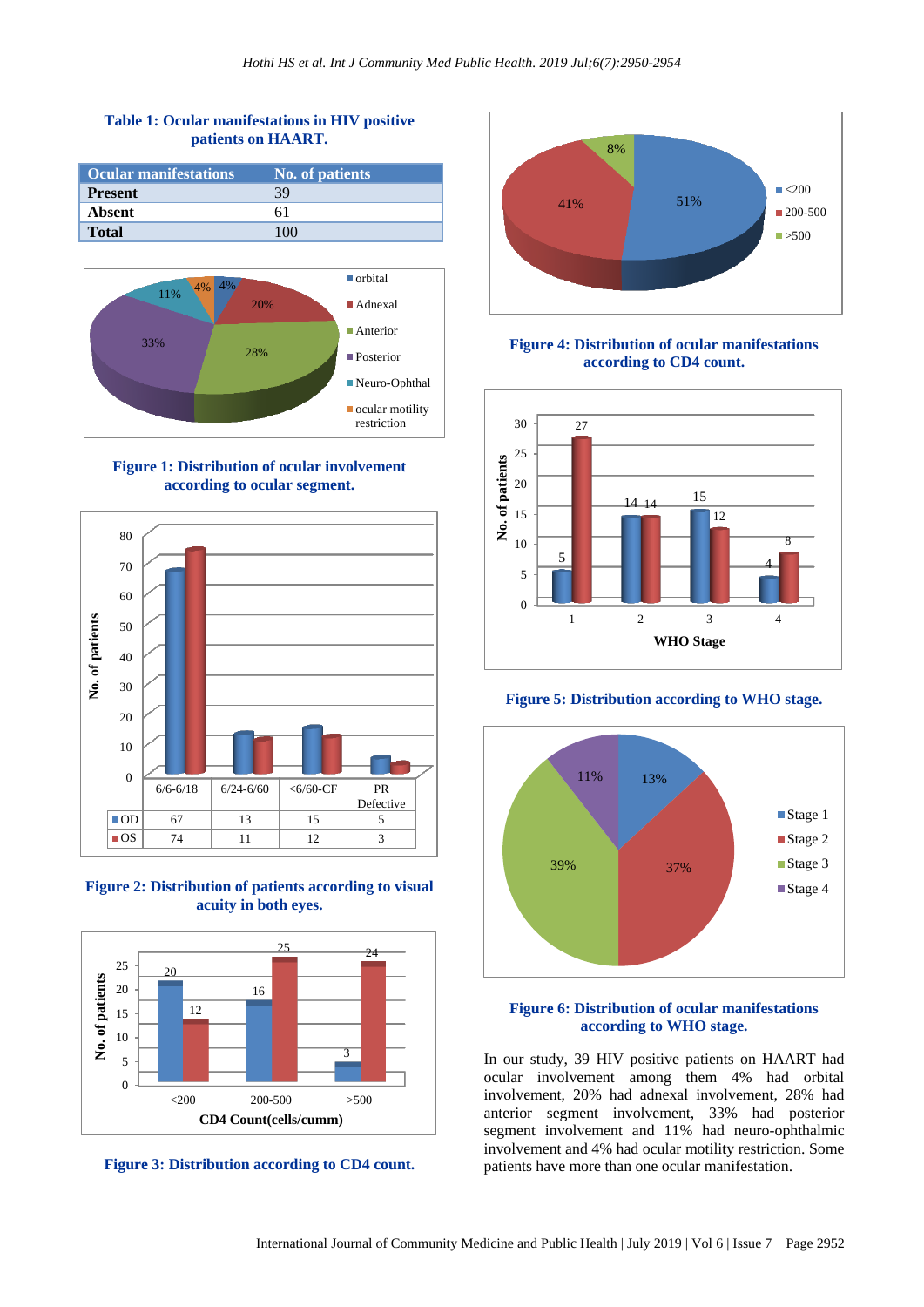There were 100 HIV positive patients on HAART among them in right eye, 67% had BCVA between 6/6 to 6/18, 13% had BCVA between 6/24 to 6/60, 15% had BCVA between <6/60 to CF and 5% had defective projection of rays. In left eye, 74% had BCVA between 6/6 to 6/18, 11% had BCVA between 6/24 to 6/60, 12% had BCVA between <6/60 to CF and 3% had defective projection of rays.

In our study, Out of 100 HIV positive patients on HAART, 32% had CD4 count <200 cells/cumm, 41% had CD4 count 200-500 cells/cumm, 27% had CD4 count >500 cells/cumm.

In our study, 39 HIV positive patients on HAART had ocular involvement among them, 51% had CD4 count  $\langle$  200 cells/cumm, 41% had CD4 count 200-500 cells/cumm, 8% had CD4 count >500 cells/cumm.

In our study, Out of 100 HIV positive patients on HAART, 32% were of Grade 1, 28% were of Grade 2, 28% were of Grade 3, 12% were of Grade 4.

In our study, 39 HIV positive patients on HAART had ocular involvement among them 13% were of Grade 1, 37% were of Grade 2, 39% were of Grade 3, 11% were of Grade 4.

## **DISCUSSION**

This study evaluated the prevalence of ocular disease in 100 HIV-infected patients on HAART regardless of whether patients reported ocular symptoms. Mean age of the participants was 38.64 years, SD 12.84 years, ranging from 10–70 years. Majority 71% participants were in the age group of 26-55 years. 60% patients were males and 40% patients were females. The male-to-female ratio is 1.5:1.

Shah et al have reported that the percentage of visual impairment in AIDS patients due to HIV related ocular disease is  $6\%$  including blindness  $(1\%)$ .<sup>9</sup> In our study majority, 70% had good vision  $(>6/18)$ , whereas 14% patients had BCVA between <6/60 to CF and 4% had defective projection of rays.

Ocular manifestation in patients receiving HAART was 39%. Out of them, 20% patients had adnexal involvement, 28% patients had anterior segment involvement and 33% patients had posterior segment involvement. HIV retinopathy as the most common ocular finding in posterior segment (15.3%). Retinal detachment was second most common ocular finding in posterior segment manifestation (12.8%). No patient had visual impairment attributable to HIV retinopathy. Cytomegalovirus retinitis was found in 2 patients in posterior segment manifestation (5.12%). It is comparatively less common ocular finding and the ocular opportunistic infection in our series. Lower prevalence of CMV retinitis in this study may be due to Anti-retro viral therapy or due to late presentation as a complication like retinal detachment. Jabs et al observed CMV retinitis as the most frequent ocular finding in 22.7% of the study participants.<sup>10</sup> Other posterior segment manifestations in our study included tuberculous choroiditis in 1 patient.

In our study, Out of 39% patients with ocular manifestations, 11% patients had neuro-ophthalmic abnormality. They included papilloedema in 1 patients and optic neuritis in 3 patients. Mansour et al in a study on neuro-ophthalmic findings in acquired immunedeficiency syndrome reported abnormalities in the form of perineuritis, papilledema, papillitis, retrobulbar neuritis, and optic atrophy in about 6% of the patients.<sup>11</sup>

Our study showed 4% orbital involvement and 4% motility restriction comparatively less occurrence as compared to the other segment findings in HIV/AIDS.

In our study, out of 39% HIV positive patients on HAART showing ocular manifestations, 76% patients belonged to WHO clinical stage 2 and 3. 13% patients belonged to stage 1 and 11% patients belonged to stage 4. Chi-square analysis showed that the prevalence of ophthalmic manifestations associated with HIV was significantly higher in patients belonging to WHO clinical stages 2 and 3 (p value  $\leq 0.001$ ).

Jabs et al have reported that the HIV patients with eye diseases had more advanced immunodeficiency reflected by advanced WHO stage of disease.<sup>12</sup> Thus, WHO clinical stage may be an important predictor of the presence of ophthalmic manifestations of HIV.

In our study, out of 39 HIV positive patients on HAART showing ocular manifestations, 51% had CD4+ T cell counts <200 cells/ $\mu$ l, 41% patients had CD4+ T cell count between 200 and 500 cells/µl and only 8% patient had CD4+ T cell count >500 cells/µl. Chi-square analysis of the data revealed p value of  $\langle 0.001$ , which is highly significant.

Shah et al in a study have found the prevalence of the ocular manifestations due to HIV/AIDS to be maximum in patients with  $CD4+T$  cell counts 0-100 cells/ $\mu$ l than 101-200 cells/µl and the difference was statistically significant.<sup>9</sup> In our study, we found a significant association between ocular manifestations and lower CD4+ T cell count.

#### **CONCLUSION**

Current practice at ART center in India is to refer patients for ophthalmic examination only after complains of ocular symptoms. Many of the ocular manifestations may be asymptomatic. Hence, screening after ocular complains is not a reliable method for identifying those with ocular morbidities. This highlights the need for a routine ophthalmic screening with a complete ocular